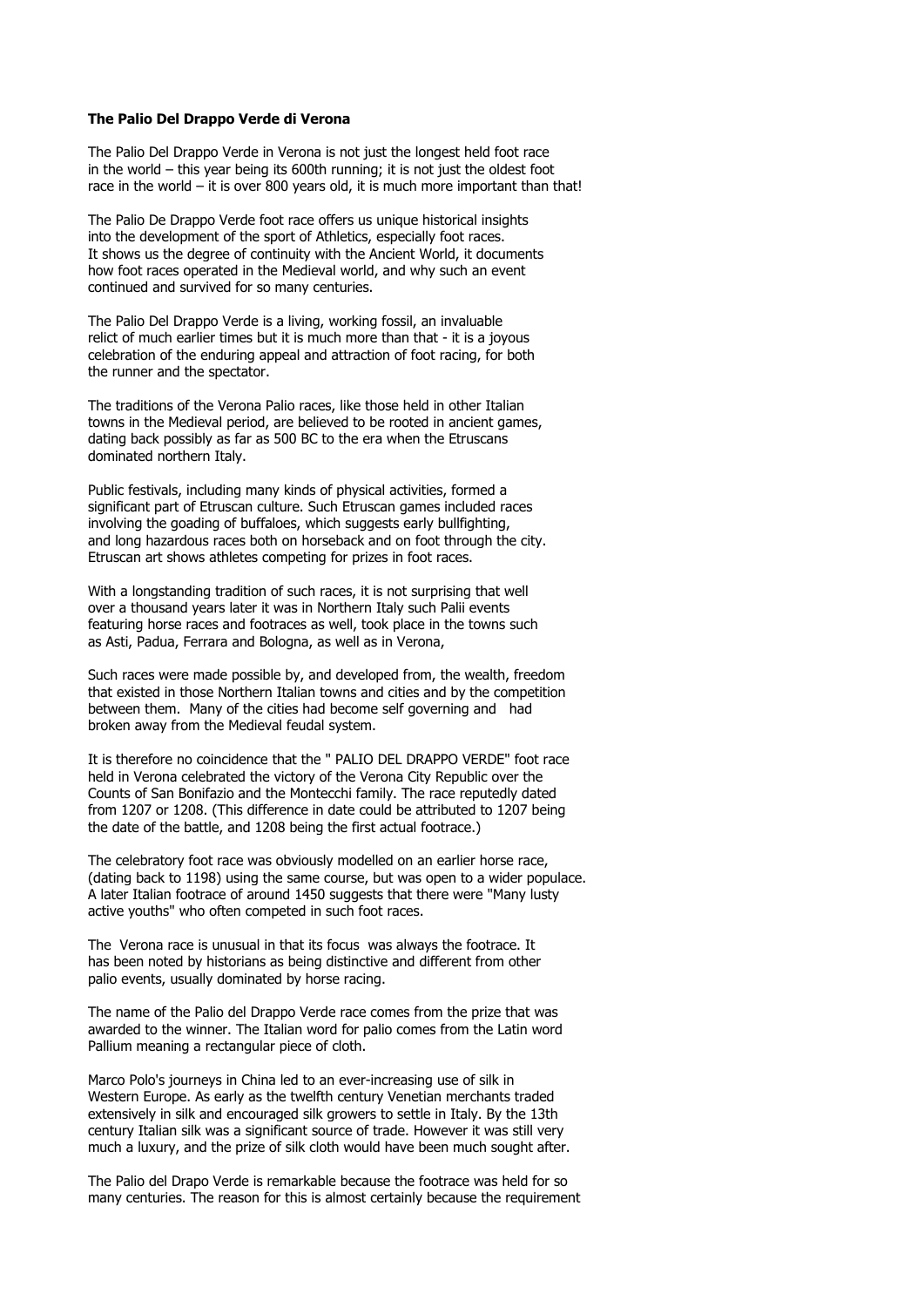to hold the race was incorporated into Verona law.

The Statuto Albertino (the Albertino codex of laws) of 1271, compiled for Alberto della Scala, (which contained some laws which dated back several years before), stated that two races were to be held on the first Sunday of Lent, a horse race and a running race.

The Albertino codex of laws was then re-established by Cangrande I in 1328 and made the details of the prizes more specific. A green palio (the "green cloth"), would go to the winner of the footrace and a rooster to the last runner.

A very early victory for women's equality came with the Statuto by Giangaleazzo Visconti, which was approved in 1393. There was now to be a race for the women. The men would seek to win a red cloth, with the traditional rooster to the last runner. In the women's race, the palio verde that had previously been reserved for men, now was reassigned by Giangaleazzo Visconti to women.

The fastest woman would receive the green cloth, the slowest would be given a rooster. The Statuto even specified that the running event was open to "honest women, even if only one is to participate; however, if no honest women are available, then prostitutes would run".

The male runners traditionally ran naked. This was probably a link to the ancient Etruscan games, where those performing in athletic races ran naked. Another possibility is that running naked made it impossible for opponents to grab at the clothing of those in front of them to pull them back, in what would have been a much more robust and combative race than is permitted under modern rules.

It is uncertain whether women ran naked; as stated earlier the women's race was described as being open to "honest women", but if not even one came forward, then it was open to prostitutes. However contemporary painting of similar palios show women runners wearing clothes.

From 1207 until 1450 the races were held on the First Sunday in Lent, but from 1450, after Verona came under the control of Venice, it was held on Fat Thursday - which is the Thursday before Ash Wednesday.

This period in Italy from Fat Thursday (giovedì grasso) through to the Fat Tuesday (martedì grasso) is traditionally the time for staging carnivals and for eating well before the restrictions of Lent . Depending on the date of Easter such celebrations usually take place in January or February. The Palio races were an integral part of these celebrations.

The cooler conditions of this time of year were preferable to the heat of an Italian summer for the runners, but there was a greater chance of wet conditions. A report on a mid fifteenth century race in Pienza records "There had been a light rain and the track was slippery. They ran naked and now one, now another was ahead and often one or another could be seen to slip and fall and roll on the ground and mud and those who had been last were now ahead." So the event would often have been more like a muddy cross country than a road race, particularly bearing in mind that down the middle of each street would have run a virtual open sewer.

Fat Thursday and its carnival was a celebration for the whole community of Verona and its townsfolk were involved in the Palio itself. The losers were expected to tour the town, showing off their `consolation prize'. The last horseman would cross the city with the leg of pork tied around his horse's neck. Under the race rules anyone could legally cut the rope and take the leg of pork.

Similarly it is likely the last runner would be expected to lead his reluctant rooster by a piece of string across Verona to the merriment of the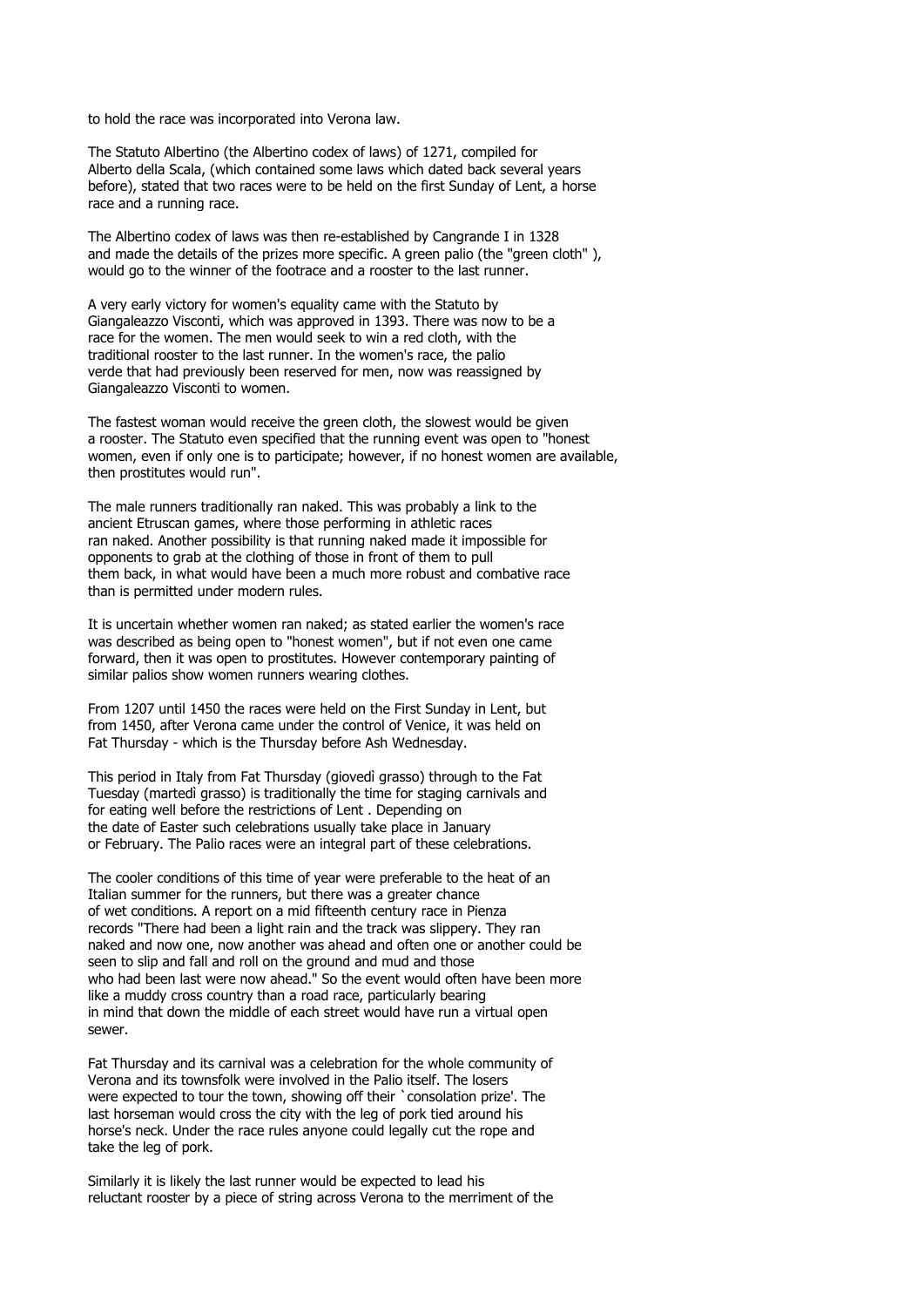townsfolk. Any prankster would be able to cut the string and free the indignant fowl, which presumably would lead to free-for-all chase after the bird.

The length of the Verona footrace race is documented but the course could be changed by the podestà, the local noble executive officer that held the city's administrative powers. The podesta could also choose where the race would be held.

According to Indro Neri's detailed article on the race, the course would start from the Tomba neighbourhood (but later from the Santa Lucia neighbourhood) and would wind along the city walls south of Verona, running by the entrance Porta al Palio (also known as "Porta Stuppa" or "Stupa", built by the architect Sammicheli) and crossing the field "a mezzogiorno della città" (south of Verona).

The course was then heading back to Verona, going under the Arco dei Gavi (Gavi's arch), and continuing along Corso Vecchio (the old main street) to reach the Palazzo della torre a San Fermo (San Fermo tower's palace). Later the course would cross the current Corso to finish in piazza di Sant'Anastasia (Saint Anastasia square) at a column called "La meta" ("The end") that

represented the finish line of the race. The horse race was held on the same course and was of the same length of the running event.

Stefano Scevaroli, who lives in Verona, estimates this course would have been at least seven kilometres long, perhaps over ten kilometres. Much of the course is still in existence; it is the return to the piazza di Sant'Anastasia from the Porta Palio that is unclear. The race would always finish in the public square of Sant' Anastasia.

It would seem likely that as silk gradually became less of a luxury, with the opening up of maritime trade routes to the east, and the development of the European silk industry, the intrinsic value of the Drappo Verde became less important, and its symbolic value increased.

Maybe by the eighteenth century , the foot race in Verona was similar to the modern day Palio horse race at Siena; a contest between runners from different parts of the city for a painted silk banner.

The Verona Palio footraces were held until 1797 when the Venetian Empire was conquered by Napoleon. Following the signing of the Treaty of Campo Formio on 17th October, 1797, Venice became part of the Austrian-held Kingdom of Lombardy-Venetia. The Austrians took control of the city on 18th January, 1798. Venice and the cities of the former Venetian Empire fell into a decline.

The French Revolutionary movement was strongly anti-clerical, and religious celebrations and carnivals would have been discouraged, thought by those brought to power in Verona by Napoleon, to be old fashioned and potentially subversive. Thus carnival celebrations and the Palio races were no longer acceptable, and the long held traditions were suppressed or simply allowed to disappear..

The Verona Palio race had lasted some 590 years, making it the distance footrace with the greatest number of runnings known

This article was originally written in 2007. It was suggested that with the success of the Siena Palio horse races in attracting tourists to the city, perhaps Verona should consider reviving the Palio del Drappo Verde. Such popular city races have proven very successful in promoting and developing a distinctive identity for their host cities

In 2008 it would be 800 years since The Palio del Drappo Verde race was first held; by 2017 the 600th race could be the focus for a great cultural and sporting event. The longest running footrace could continue its